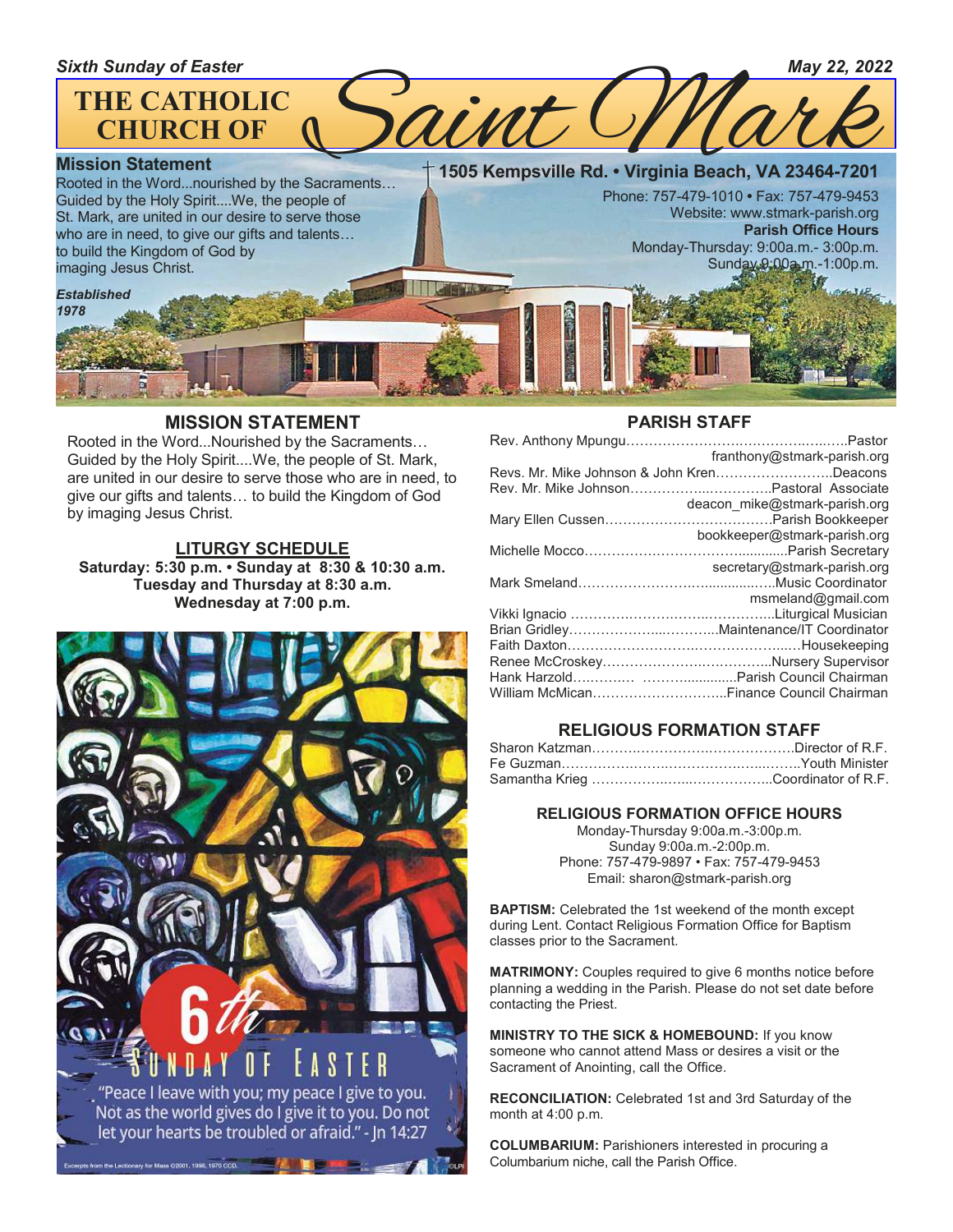## **FATHER ANTHONY'S REFLECTION**

Alleluia, Christ is risen! We are celebrating the  $6<sup>th</sup>$  Sunday of Easter and this season is almost coming to a close and this is reflected in the message that Jesus is giving to his disciples. Having appeared to them and allowed them to feel his presence, he is finally preparing them for his departure from them. This news comes as a shock to them and they find this so hard to take. They fear and wonder what life will be without him! Jesus' words to them are words of encouragement when he says, "Whoever loves me will keep my word, and my Father will love him and we will come to him and make our dwelling with him." Jesus' desire for his disciples is to remain faithful to the loving relationship with the Father as well as the Church. The gift of peace that Jesus has given them all along is the same gift that he continues to give them. "…Peace I leave with you; my peace I give to you. Do not let your hearts be troubled." Jesus is asking them to stay strong and connected. Unity is the very identity of the Church and a reflection of Christ's body and he is the head. He is leaving them, yet is remaining with them in some form. The survival and maturity of the Christian community after Jesus' departure will be reflected in how they remain united in Jesus' love and peace. Jesus promises them the Holy Spirit who will remind them of the words he spoke to them and the words that will lead them to the whole truth. So they must keep these words. May we embrace Jesus' gifts of love and peace! Amen.



For more information, on how to start your journey, contact Dcn. Mike Johnson @757-479-1010 or Deacon Mike@stmark-parish.org.

## **WORLDWIDE MARIAGE ENCOUNTER**

### **Marriage is a Journey!!!!**

A Worldwide Marriage Encounter Experience can help you enrich your marriage and add some pizzazz to your journey. Whether you've been married 1 year or 50, a Marriage Encounter Experience may be just the thing you need to put a breath of fresh air into your relationship. Our next in-person experience is September 23-25, 2022, at the Crowne Plaza in Reston VA

Only 20 spots available so sign up early! To register, go to WWME.org, click "Apply" and search on Virginia. Feel free to contact Mark and Cathy Stangler at 703-378-4150 or [mstang1987@aol.com](mailto:mstang1987@aol.com) with any questions.

## **DAILY READINGS AND MASS OFFERINGS/INTENTIONS**

**Catholic Daily Bible Reading MONDAY EASTER WEEKDAY 5/23** Acts 16:11-15; Jn 15:26-16:4a **TUESDAY EASTER WEEKDAY 5/24** Acts 16:22-34; Jn 16:5-11 **WEDNESDAY SAINT BEDE THE VENERABLE, 5/25 PRIEST, DOCTOR OF THE CHURCH; SAINT GREGORY VII, POPE; SAINT MARY MAGDALENE DE'PAZZI, VIRGIN** Acts 17:15, 22-18:1; Jn 16:12-15 † Pablito Semano **THURSDAY ST PHILIP NERI, PRIEST 5/26** Acts 18:1-8; Jn 16:16-20 **FRIDAY SAINT AUGUSTINE OF CANTERBURY, 5/27 BISHOP** Acts 18:9-18; Jn 16:20-23 **SATURDAY EASTER WEEKDAY 5/28** Acts 18:23-28; Jn 16:23b-28 **SUNDAY THE ASCENSION OF THE LORD**<br>5/29 **Acts 1:1-11: Heb 9:24-28: 10:19 5/29** Acts 1:1-11; Heb 9:24-28; 10:19-24; Lk 24:46-53 † Agapito Amio † Mary Rita Comber

† Offerings for the Deceased



Paul Caddies, Molly Kibble, Abelino Santiguel, Janet Wright, Brittany Cochran Yokley, Pat Byrne, Dawn Boroden, Patricia MacCartney, McBride Family, LaDonya Bradley, Trish Simpson, David McElheney, Evelyn Harzold, Antonio & Gloria Fernando, Billie Dudley, Rose Sunderland, Rose Fisher, Kenneth Delorenzo, Perry Francisco

Please pray for the repose of the souls of Kim Smith, and Richard Huling - father of Doug Huling . Eternal rest, grant to them, O Lord, and let perpetual light shine upon them. May their souls, and all souls of the faithful departed, through the mercy of God, rest in peace.

Please, also pray for the Smith and Huling families.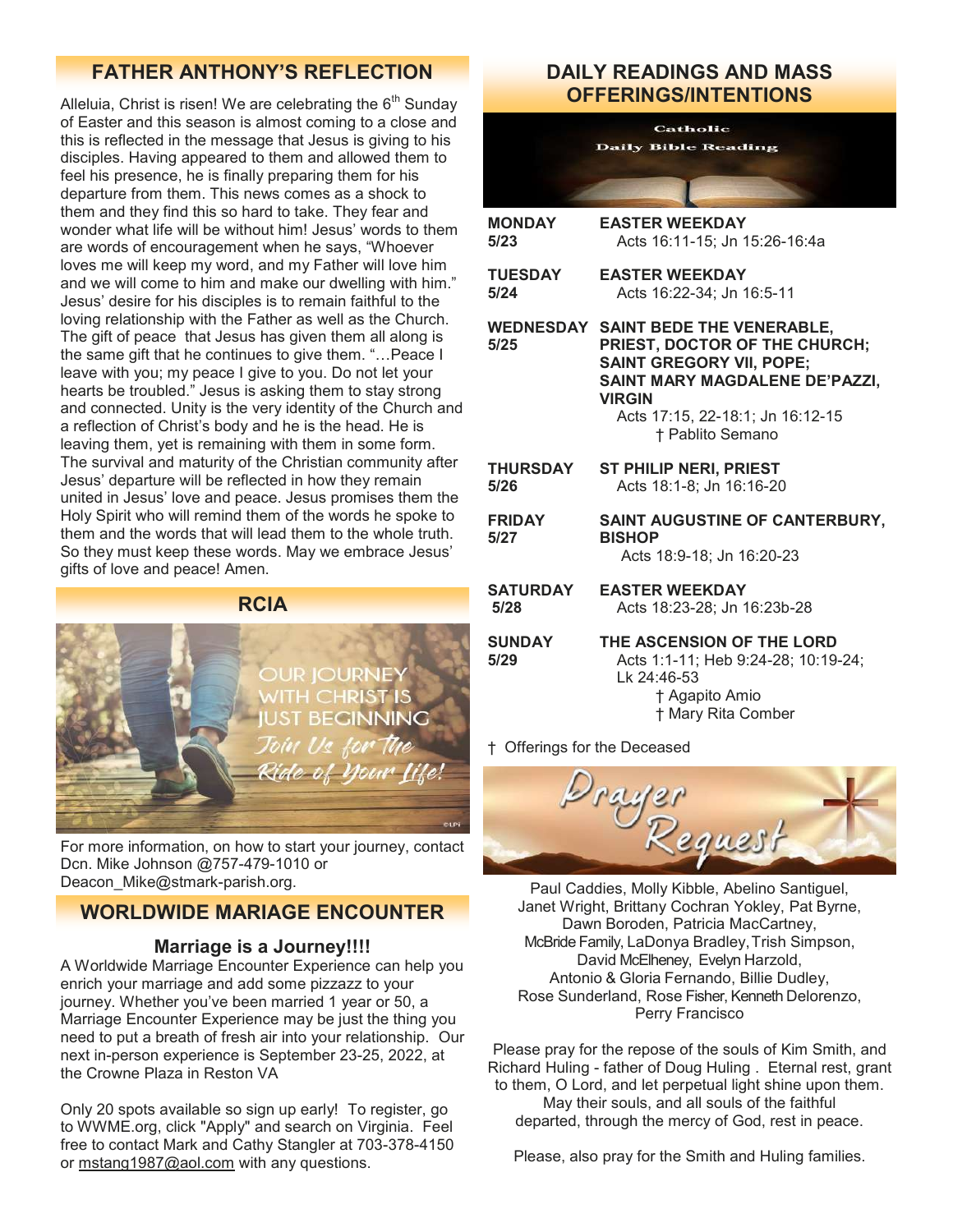## **JUSTICE AND PEACE**

Visit the Justice & Peace page on our St. Mark web site for more information on our ministries and current focus, please visit our website at [www.stmark-parish.org/ministries/justice-and-peace](file:///C:/Users/Nanna/Desktop/www.stmark-parish.org/ministries/justice-and-peace) or email us at [justiceandpeace@stmark-parish.org.](mailto:justiceandpeace@stmark-parish.org)

## **Food of the Month - May**

9-15oz. boxed Instant Mashed Potatoes Individual meals: tuna snack kits, pop-top soup/pasta

### **PLEASE CHECK EXPIRATION DATES WE CANNOT ACCEPT EXPIRED FOOD ITEMS**



## **Spiritual Adoption/ HAPPY "BIRTH DAY"**

This is it!! **Today** is the day we have waited 9 months for! Please join us

after all Masses **this weekend May 21st/22nd** as we celebrate our Spiritually Adopted babies "Birth Day" with cupcakes and gifts for all. A special thank you to all who Spiritually Adopted and prayed for their baby these past nine months.



## **Hope4Life Baby Bottle Drive**

May 21st – June 4th we will be collecting monetary donations for the "Hope4Life" mobile pregnancy Center in large baby bottles located in the

Commons next to the Food Pantry bin. Your donation assists women and families with free ultrasounds, counseling services, educational programs, maternity/ baby/child items and financial help provided by "Hope4Life". To learn more visit [www.hope4lifeva.com.](http://www.hope4lifeva.com)



Traffickers prey on people's vulnerabilities gaining control over their victim and manipulate them into cooperating in their own exploitation, making it difficult for them to choose

to leave. **You** can help by listening to survivors' experiences, learning about the grooming process, and having difficult conversations with your loved ones when necessary. No matter where a person is in the process of deciding to leave their situation, the [U.S. National Human](http://www.humantraffickinghotline.org/)  [Trafficking Hotline](http://www.humantraffickinghotline.org/) is here and ready to listen. 1-888-373-7888 or text HELP to 233733.



## **Hope 4 Life Eighth Annual Banquet**

St. Mark is proud to be a sponsor of this event on June 4, 2022, at Basilica of St. Mary of the Immaculate

Conception, Norfolk, Mass 5:00 p.m., Reception 6:15 p.m., Banquet 6:45 p.m. Reverend Dean Nelson will be the keynote speaker. RSVP early to Louantha Kerr, [louantha@gmail.com.](mailto:louantha@gmail.com) The banquet will be live streamed for those unable to attend. Tune in to our website at [hope4lifeva.com](http://hope4lifeva.com/) to view this event. We extend a heartfelt thank you for your support and prayers.

## **THIS WEEK AT SAINT MARK**



## **May 23rd - 29th**

**Parish Office Hours** Mon-Thurs 9am - 3pm Sunday 9am - 1pm

### **MONDAY**

715pm RCIA in the Conference Room, Daily Chapel and Great Hall

### **TUESDAY**

| 830am | <b>COMMUNION SERVICE</b> in the Daily   |
|-------|-----------------------------------------|
|       | Chapel                                  |
| 930am | Adult Faith Formation in the Conference |
|       | Room                                    |
| 7pm   | Adult Faith Formation in the Great Hall |

### **WEDNESDAY**

| 10am-1pm | Food Pantry in the Great Hall           |
|----------|-----------------------------------------|
| 630pm    | Rosary in the Daily Chapel              |
| 7pm      | <b>WEEKDAY MASS</b> in the Daily Chapel |

### **THURSDAY**

| 830am | <b>COMMUNION SERVICE</b> in the Daily    |
|-------|------------------------------------------|
|       | Chapel                                   |
| 6pm   | Parish Council Meeting in the Conference |
|       | Room                                     |
| 7pm   | Adult Formation in the Great Hall        |
|       |                                          |

### **FRIDAY**

No Events Today

### **SATURDAY**

| 5pm   | Rosary in the Sanctuary              |  |
|-------|--------------------------------------|--|
| 530pm | <b>WEEKEND MASS</b> in the Sanctuary |  |

### **SUNDAY**

| Rosary in the Sanctuary              |
|--------------------------------------|
| <b>WEEKEND MASS in the Sanctuary</b> |
| Rosary in the Sanctuary              |
| <b>WEEKEND MASS in the Sanctuary</b> |
| with Facebook Live                   |
|                                      |

## **MEN'S RETREAT**



# "Lead to Serve, Serve to Lead"

Catholic Men's Retreat (Free) Sat, June 4<sup>th</sup>, 8:45am - 6:30pm **New Creation Community Center** 1600 Elbow Rd., Chesapeake, VA 23320

Sign up is available on the parish website at https://stmark-parish.org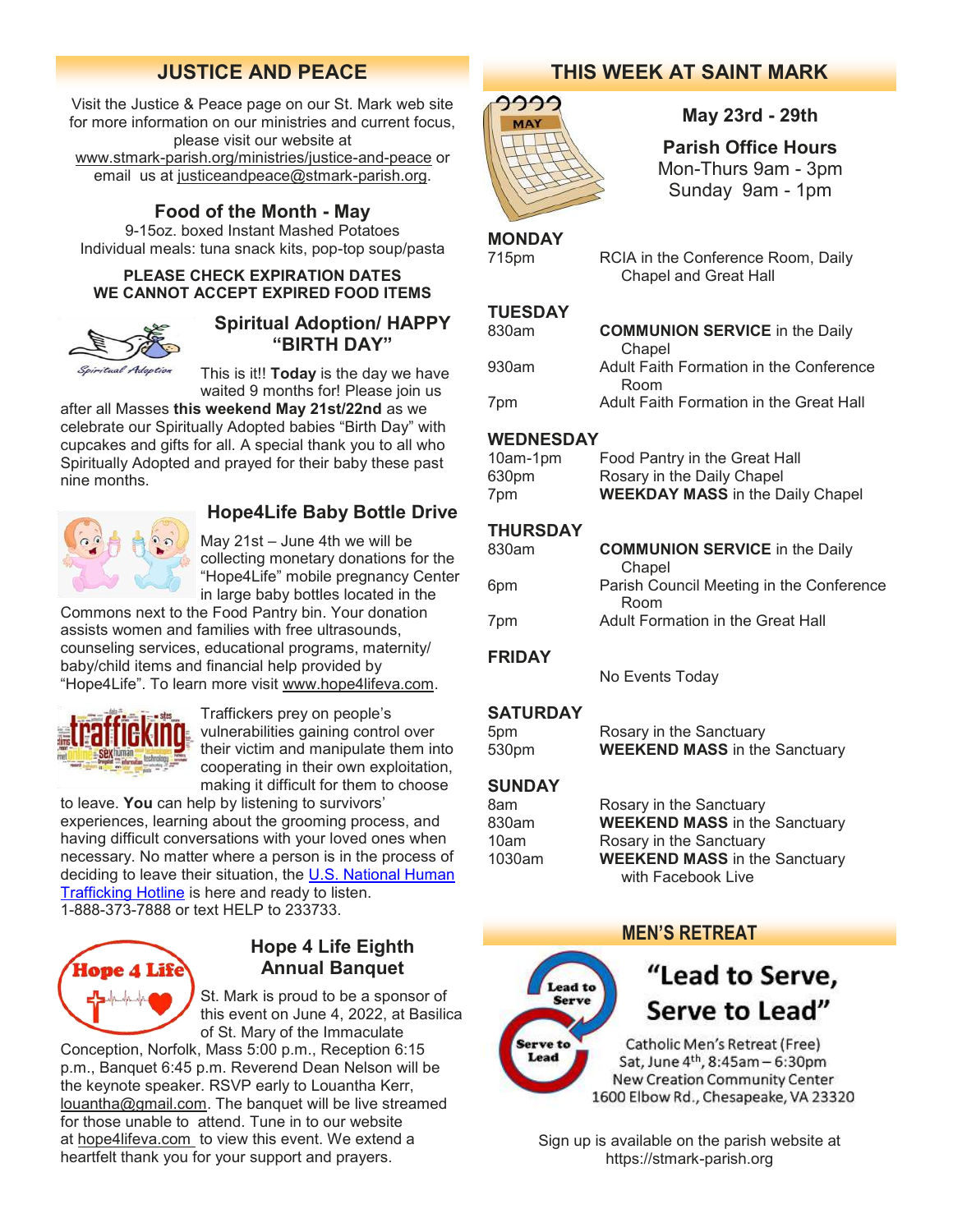# **LITURGY CORNER**

### **Passing on our Faith**

This last Sunday we celebrated the wonderful Sacrament of First Holy Communion with 41 St Mark children. The church was filled with families and multiple generations of faith-filled people. As we look at these young people and the conclusion of our Formation year and as we approach the summer, it is worthwhile to remember our community's example and the family's responsibility to be the first teachers of the faith. One of the best ways to teach the children is our participation in the best prayer of all - the Mass; where we gather as the Body of Christ to hear God's Word and share in his Body at the table of the Lord. So we share this article as well.

"Greetings and Easter Joy!

In this season of resurrection, we are filled with the joy of our faith in the risen Christ. Who passed on this faith to you? Were you influenced by someone who had a special relationship with both the Lord and the Catholic tradition? In my case, I think of my grandmothers: faithful, prayerful women who— through joys and heartbreaks—were anchored by a deep faith in God's presence and God's promise.

Our bishops remind us that, as parents, we are the primary catechists of our children: "While the catechesis offered within the family is ordinarily informal, unstructured, and spontaneous it is no less crucial for the development of the child's faith." So true! And actually, not that imposing! What they are speaking of is a simple, gentle thing.

The Greek root of the word catechist means "to echo." We live our lives, and we connect them to what's gone before us—we echo. We draw connections between the Gospel and what's happening in life. We celebrate our holy feasts in our sanctuaries and our homes. We mark the chapters of our lives through the sacraments. We say the prayers. We support others through generosity and action. We work for justice in our families and our communities. In doing these things, we echo the faith that has gone before us.

My grandmothers prayed visibly. They were hospitable. They were prodigies of service. They made the sacraments a priority in their lives and ours. They loved the Lord and were not afraid to show it. What a beautiful echo they resounded! I hope I can somehow do the same."

Article reproduced with permission. Written by Trish Sullivan Vanni. © 2014 Archdiocese of Chicago: Liturgy Training Publications, 3949 South Racine Avenue, Chicago, IL 60609; 1-800 933-1800; [www.LTP.org.](http://www.LTP.org) Pastoral Liturgy® magazine, March/April 2014, [www.PastoralLiturgy.org.](http://www.PastoralLiturgy.org) 





The month of May, dedicated to *Mary*, is a fitting time to begin to recite the *rosary* daily. ~ Pope Francis

## **AFRICAN MASS—UNITY IN SOLIDARITY**



**Holy Rosary Catholic Church** 3300 R. Street Richmond, VA 23223

**Saturday, June 4, 2022**

## **LITUGY MINISTRY**

### **Lectors Needed**

Ever thought about proclaiming the Scripture readings at Mass? You are invited to explore the **lector ministry** at our information and training session on Thursday, June 2, 2022 at 7 pm in the daily chapel. Current lectors are welcome to attend. Questions? Contact Mike Kassel at [mka55e1@verizon.net.](mailto:mka55e1@verizon.net) We hope to see you there!

## **SUMMERTIME SUGGESTED ACTIVITIES**

### **Go to the library.**

If you want to get out of the house and are looking for fun, indoor activities, many libraries offer wonderful free programs for the whole family throughout the summer. Ask your kids which Christianity-themed books they would like to check out then read the books together before bed.

### **Thank You Notes.**

Discuss the important people in your children's lives. Think grandparents, aunts, uncles, cousins, classmates, friends, teachers, coaches, neighbors, and pastors. Guide your children in writing [good old-fashioned](http://readthearc.com/5-letter-writing-prompts-for-kids-plus-free-stationary-printable/)  [letters](http://readthearc.com/5-letter-writing-prompts-for-kids-plus-free-stationary-printable/) to each one (you remember, the kind with a real envelope, mailing address, and stamp!). Kids can share a favorite memory, retell a holiday or special event spent together, or simply express appreciation. How much would you appreciate receiving a note like this?!

### **Serve at a local shelter or charity.**

Opportunities abound to help at local food banks, retirement homes, or donation centers. Have a discussion with your kids about the needs of others that are often taken for granted: food, clothing, shelter, blankets, toys, books. Serve with your kids as a reminder of our daily blessings. Make a monthly appointment, and let this remind each person to be thankful to God all year round!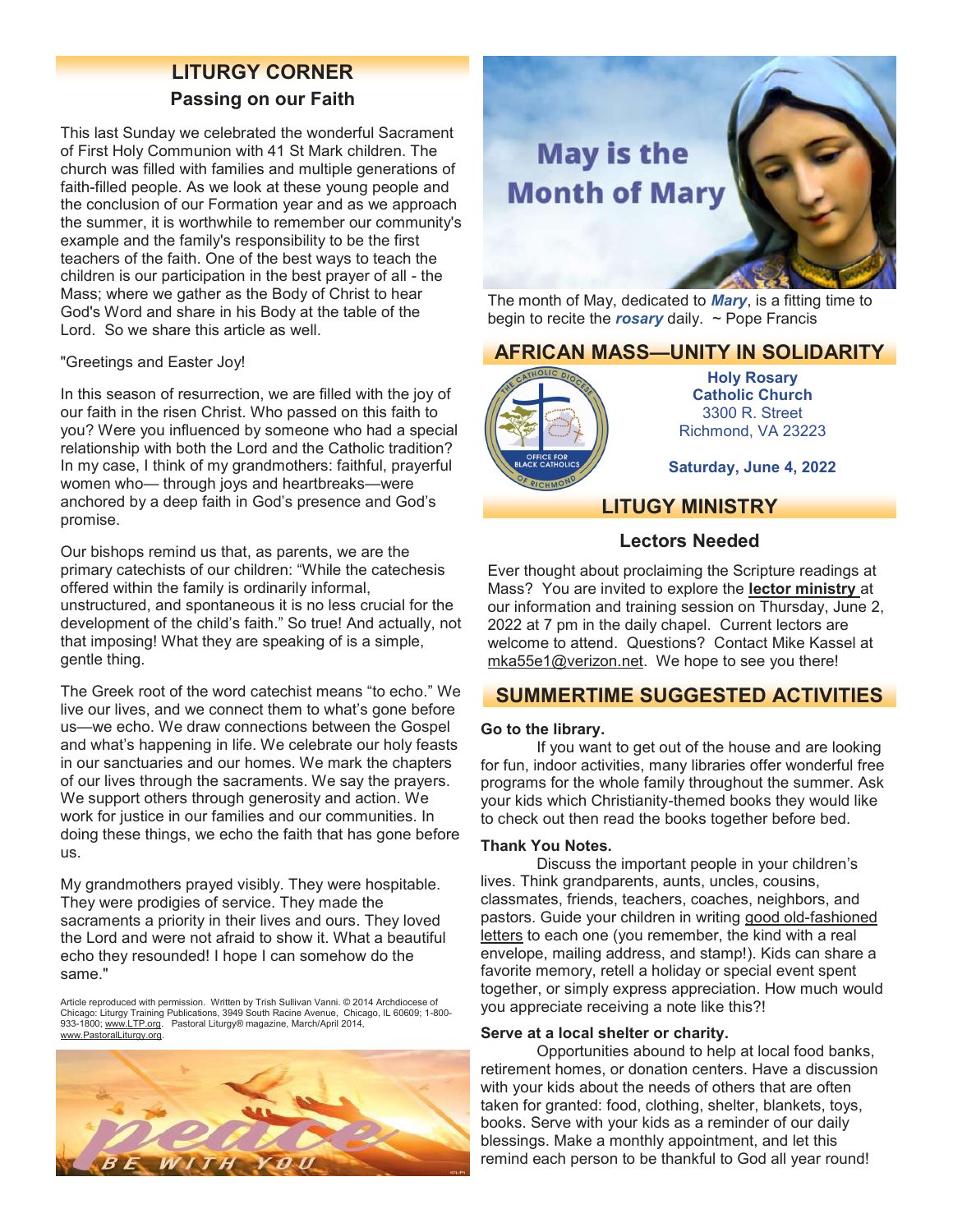

## **Collections for the week of 5/15/2022: \$13,226**

| <b>Fiscal Year</b><br>July-June | <b>Budgeted</b><br>$\overline{\text{Year}}$ to $\overline{\text{}'}$<br>Date | <b>Offertory</b><br>$\overline{\mathsf{Year}}$ to<br>Date | Excess/<br><b>Short</b> |
|---------------------------------|------------------------------------------------------------------------------|-----------------------------------------------------------|-------------------------|
| Offertory                       | \$786,500                                                                    | \$857,585                                                 | \$56,585                |

Family Count: 890 Envelopes: 154 Online: 202

## **Online Donations**

If you currently do not give online, but would like to, please sign up at:

[https://giving.parishsoft.com/app/giving/stmarkvb.](https://giving.parishsoft.com/app/giving/stmarkvb)

### **Annual Diocesan Appeal**

We have raised \$60,045 towards our goal of \$54,300 for the 2022 Diocesan Annual Appeal. That means we have reached 111% of our goal! A big thank you to all who have made it possible!!!

## **PARISH LIFE**

## **Spring Theme - Celebrate and Serve!**

June is typically the most popular month for weddings. Here at St. Mark we have an abundance of long marriages. Let us celebrate those who have honored their vows for so many years. Please sign up at the table under the Parish Life Bulletin Board in the Great Hall. There will be sheets for each decade of years - 10, 20, 30, 40, 50 and beyond! We will post all those wonderful couples during June on our bulletin board.

## **A NOTE FROM OUR MAINTENANCE COORDINATOR**

When visiting the Columbarium, we ask that you please park in a marked parking space in the lot. **PARKING IN THE FIRE LANE IS NOT PERMITTED.** As a courtesy to others that have loved ones inurned in the columbarium, please do not place large plants that cover the lower rows of niches. Also, food items should not be left and for safety reasons open-flame candles are never to be placed in the columbarium area as they present a fire hazard. Any questions, please contact the parish office at 757-479-1010.

## **RELIGIOUS FORMATION**

## Any summer plans? Make it MeaningFul, FruitFul AND FUNT **Youth Summer 2022 Events Informational & Interest Meeting** Sunday, May 22 @ 12NN Grade 6-12



**Into His Likeness Session 3: The Encounter**

The starting point for discipleship is not a desire or willingness to follow to particular way of life. The starting point for discipleship is an encounter with Jesus, who loves us unconditionally -

for who we are and just as we are. St. Peter discovered that truth when Jesus approached him at what must have been the lowest point of his life, when he was filled with remorse and perhaps self-condemnation for denying his Lord. What Jesus did for Peter- the change he worked in his life - he wants to do for you as well.

### **Our Catholic Family** John 14:23-29

At Mass we offer each other the *Sign of Peace.* Sometimes people hold up the two peace fingers and that's okay. The peace which Jesus speaks, when he says, "Peace I leave you", is not the absence of war (which is the root of the two fingers). Rather, he is asking us to share in the life of God which grounds us, surrounds, comforts and us and allows us to be one with others. It is more fully understood as the Jewish word *shalom.* In the coming weeks, during the S*ign of Peace*, be intentional about sharing your peace. Look the other person in the eyes and say, "Peace be with you". Peace is about turning all things over to God. Jesus tells us, "Do not let your hearts be troubled or afraid." Work on turning your anxieties over to God.

## **WOMEN'S BOOK CLUB**

## **When: July 12, 2022 Where: Library**

Centurion's Daughter is a thoughtful and compelling journey to the tumultuous last gasp of the Roman Empire in the West.

Written and illustrated by master storyteller Justin Swanton, the book sheds light on a little known period of history when an empire fell and a powerful new Catholic kingdom emerged.